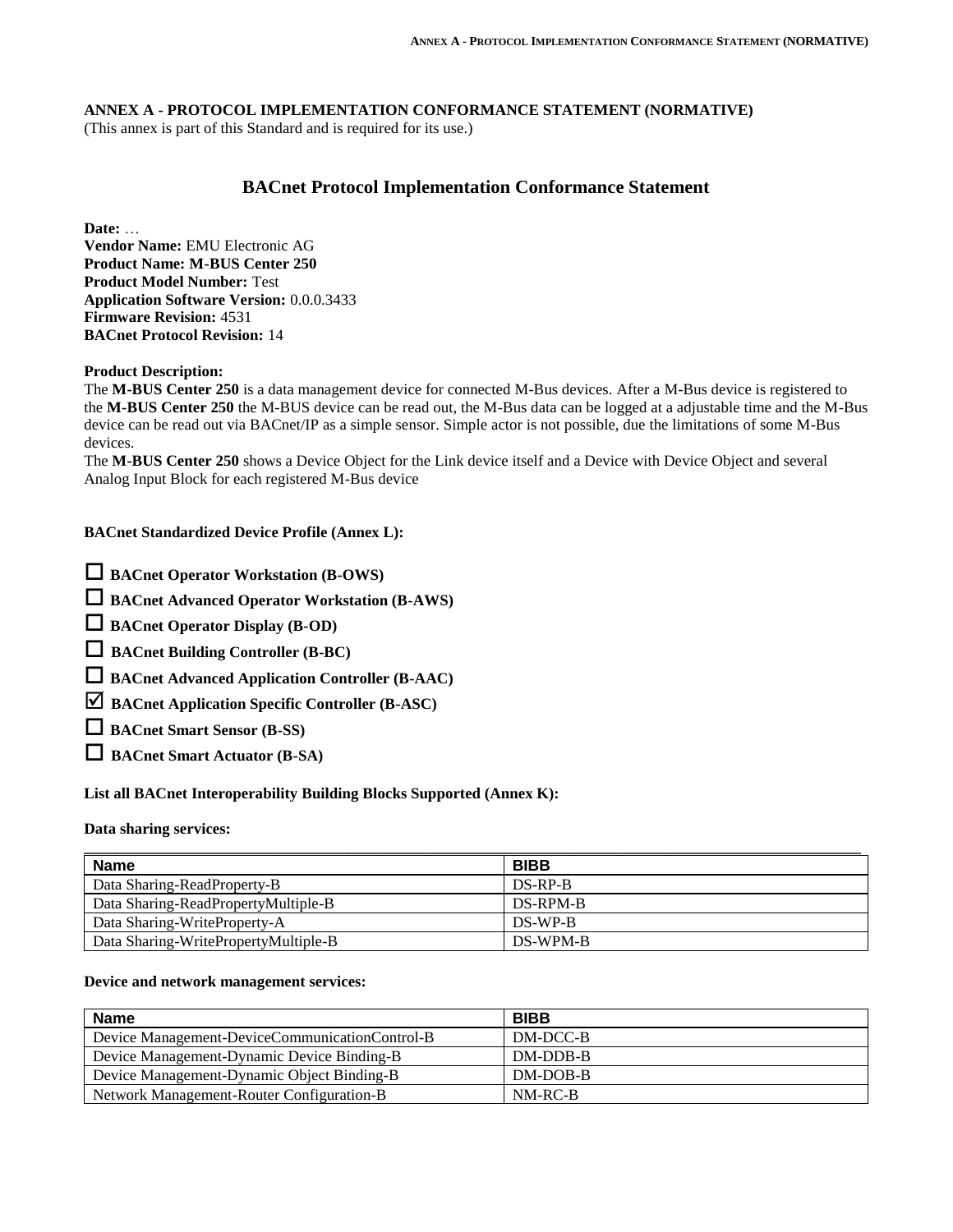# **Segmentation Capability:**

| $\blacktriangleright$ Able to transmit segmented messages | Window Size 16 |
|-----------------------------------------------------------|----------------|
| $\blacktriangleright$ Able to receive segmented messages  | Window Size 16 |

# **Standard Object Types Supported:**

Device related parameters are supported in the Device Object

All registered M-Bus devices are mapped to BACnet Devices containing a Device Object and several Analog input objects

| <b>Object EMU</b>                    | <b>ObjectType</b> |
|--------------------------------------|-------------------|
| M-BUS Center 250                     | Device            |
| Objects for registered M-Bus devices |                   |
| Registered M-Bus Device              | Device            |
| Values contained in registered M-Bus | Analog Input      |
| Device                               |                   |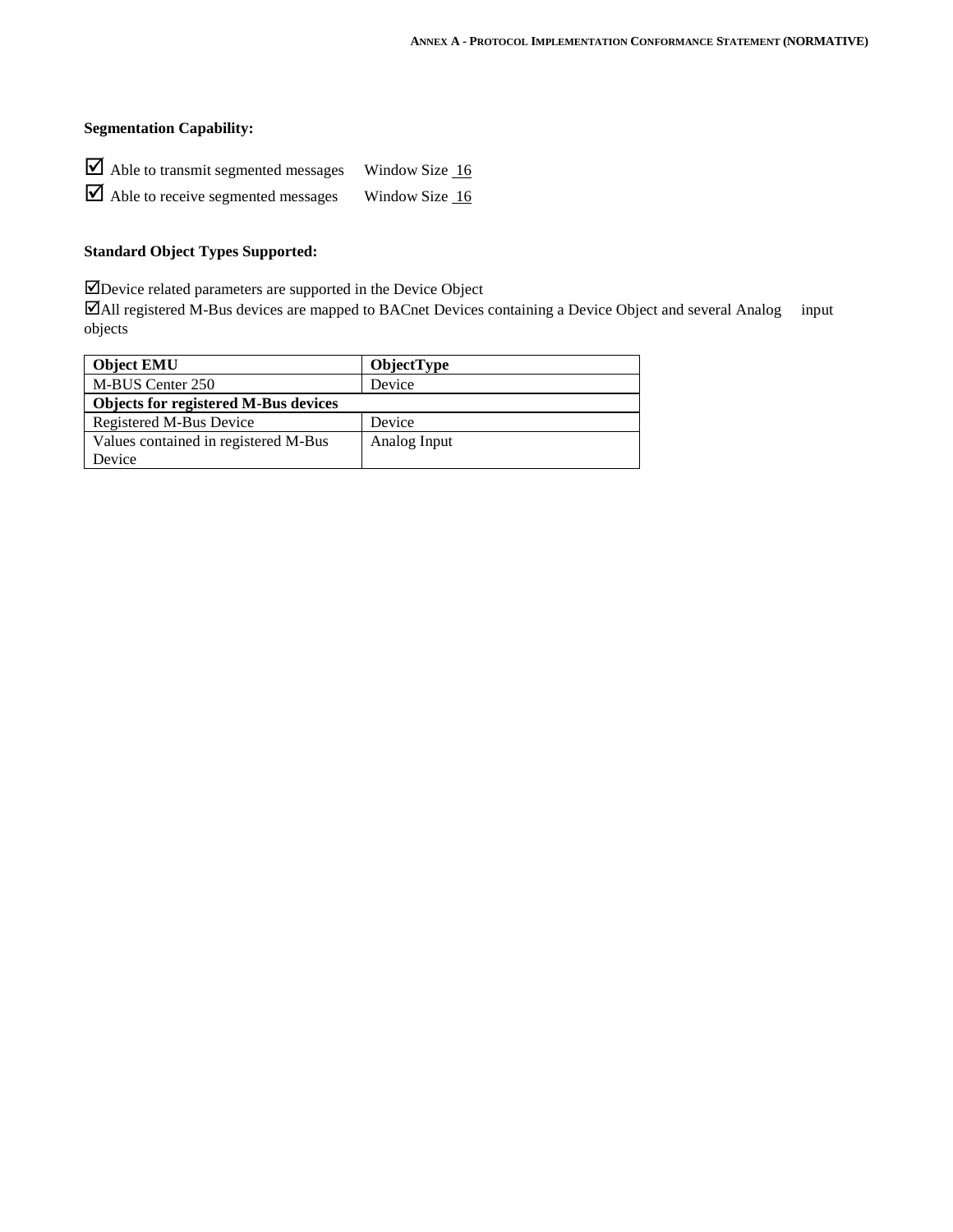| <b>Property Identifier</b>   | <b>Property Datatype</b>  | <b>Conformance</b> | Value                                      |
|------------------------------|---------------------------|--------------------|--------------------------------------------|
|                              |                           | Code               |                                            |
| Object_Identifier            | BACnetObjectIdentifier    | R                  | (device, xxxxx)                            |
| Object_Name                  | CharacterString           | W                  | "M-BUS Cen                                 |
| Object_Type                  | BACnetObjectType          | R                  | Device                                     |
| System_Status                | <b>BACnetDeviceStatus</b> | R                  | <b>OPERATIONAL</b>                         |
| Vendor_Name                  | CharacterString           | R                  | "EMU Electroni                             |
| Vendor_Identifier            | Unsigned16                | R                  | 512                                        |
| Model Name                   | CharacterString           | R                  | "EMU MBus Lo                               |
| Firmware_Revision            | CharacterSring            | R                  | Depending on F                             |
| Application_Software_Version | CharacterString           | R                  | Depending on /                             |
| Location                     | CharacterString           | W                  | Set by Web GU<br>$R\Lambda$ CNI $\Delta$ t |

### **M-BUS Center 250**

| Object_Name                     | CharacterString                               | W                       | "M-BUS Center 250"                                                                                                                                  |
|---------------------------------|-----------------------------------------------|-------------------------|-----------------------------------------------------------------------------------------------------------------------------------------------------|
| Object_Type                     | BACnetObjectType                              | $\mathbf R$             | Device                                                                                                                                              |
| System_Status                   | <b>BACnetDeviceStatus</b>                     | $\overline{\mathbf{R}}$ | <b>OPERATIONAL</b>                                                                                                                                  |
| Vendor Name                     | CharacterString                               | $\overline{\mathsf{R}}$ | "EMU Electronic AG"                                                                                                                                 |
| Vendor Identifier               | Unsigned16                                    | $\overline{\mathbf{R}}$ | 512                                                                                                                                                 |
| Model_Name                      | CharacterString                               | $\overline{\mathbf{R}}$ | "EMU MBus Logger"                                                                                                                                   |
| Firmware Revision               | CharacterSring                                | $\mathbf R$             | Depending on Firmware                                                                                                                               |
| Application_Software_Version    | CharacterString                               | $\mathbf R$             | Depending on Application                                                                                                                            |
| Location                        | CharacterString                               | $\overline{W}$          | Set by Web GUI or over<br><b>BACNet</b>                                                                                                             |
| Description                     | CharacterString                               | W                       | Set by Web GUI or over<br><b>BACNet</b>                                                                                                             |
| Protocol Version                | Unsigned                                      | ${\bf R}$               | $\mathbf{1}$                                                                                                                                        |
| Protocol Revision               | Unsigned                                      | $\overline{R}$          | 14                                                                                                                                                  |
| Protocol_Services_Supported     | <b>BACnetServicesSupported</b>                | $\mathbf R$             | readProperty<br>readPropertyMultiple<br>writeProperty<br>writePropertyMultiple<br>deviceCommunicationControl<br>i-Am<br>i-Have<br>who-Has<br>who-Is |
| Protocol_Object_Types_Supported | BACnetObjectTypesSupported                    | ${\bf R}$               | device                                                                                                                                              |
| Object_List                     | <b>BACnetArray[N]</b> of Object<br>Identifier | $\mathbf R$             | device                                                                                                                                              |
| Max_APDU_Length_Accepted        | Unsigned                                      | ${\bf R}$               | 16                                                                                                                                                  |
| Apdu-segment-timeout            | Unsigned                                      | $\mathbf{O}/\mathbf{R}$ | 2000                                                                                                                                                |
| Segmentation_Supported          | <b>BACnetSegmentation</b>                     | $\mathbf R$             | SEGMENTED_BOTH                                                                                                                                      |
| LocalTime                       | Time                                          | O/R                     | $\overline{\mathcal{L}}$                                                                                                                            |
| LocalDate                       | Date                                          | O/R                     | $\overline{?}$                                                                                                                                      |
| Daylight-savings-status         | Unsigned                                      | $\mathbf R$             | $\gamma$                                                                                                                                            |
| APDU_Timeout                    | Unsigned                                      | $\overline{\mathbf{W}}$ | 3000                                                                                                                                                |
| Number_Of_APDU_Retries          | Unsigned                                      | W                       | 5                                                                                                                                                   |
| DatabaseRevision                | Unsigned                                      | ${\bf R}$               | $\overline{?}$                                                                                                                                      |
| Device-address-binding          | <b>BACnetAddressBinding</b>                   | $\, {\bf R}$            | $\overline{\mathcal{L}}$                                                                                                                            |
| Max-segment-accepted            | Unsigned                                      | $\mathbf{O}/\mathbf{R}$ | 16                                                                                                                                                  |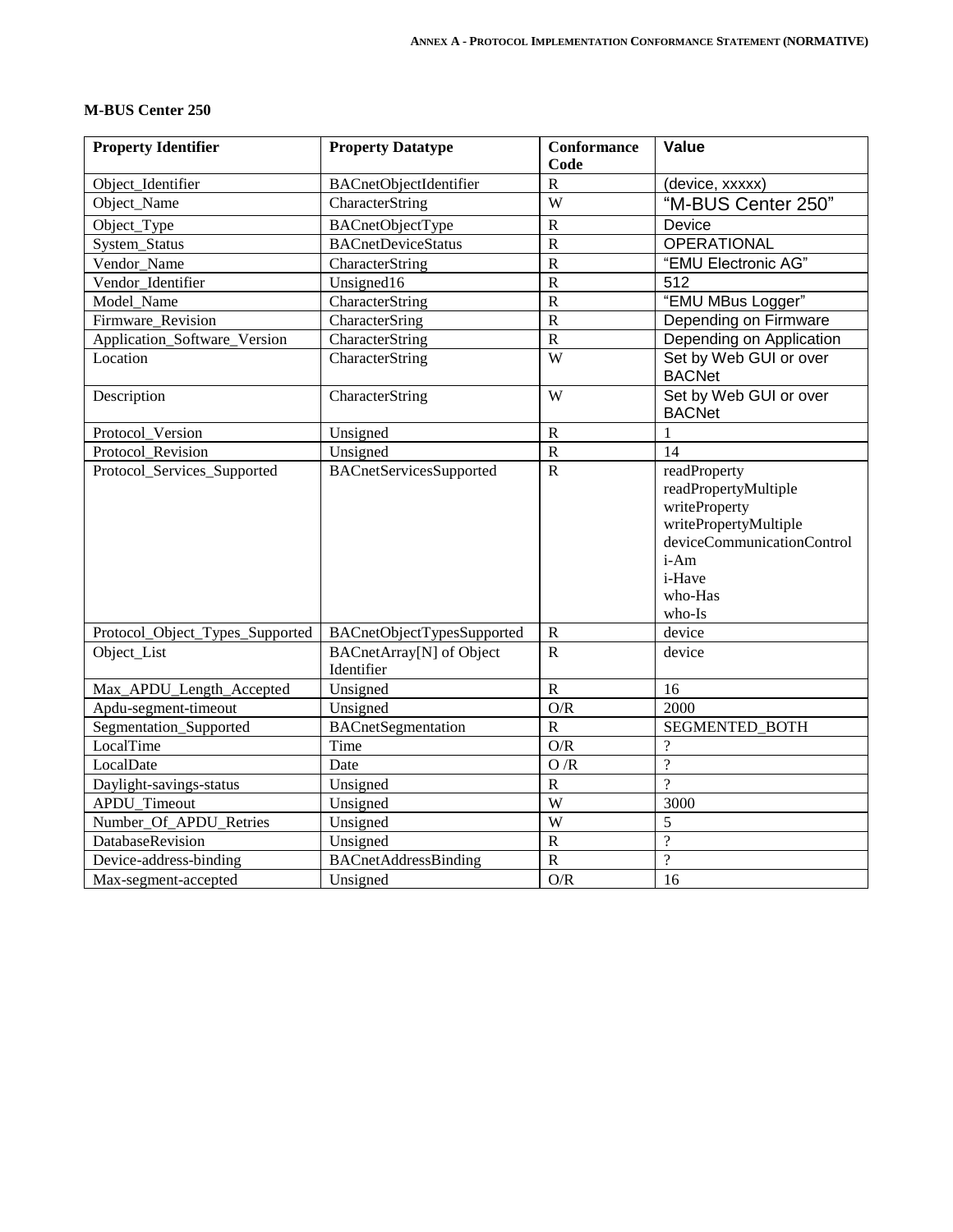| <b>Property Identifier</b>      | <b>Property Datatype</b>        | <b>Conformance</b>      | Value                                             |
|---------------------------------|---------------------------------|-------------------------|---------------------------------------------------|
|                                 |                                 | Code                    |                                                   |
| Object_Identifier               | <b>BACnetObjectIdentifier</b>   | ${\bf R}$               | (device, xxxxx)                                   |
| Object_Name                     | CharacterString                 | W                       | MBUS Vendorname +<br><b>[MBUS Name or Web Gui</b> |
|                                 |                                 |                         | Name or string set over                           |
|                                 |                                 |                         | BACNet] +                                         |
|                                 |                                 |                         | MBUS Serialnumber (hex)                           |
|                                 |                                 |                         |                                                   |
| Object_Type                     | BACnetObjectType                | $\mathbb{R}$            | Device                                            |
| System_Status                   | <b>BACnetDeviceStatus</b>       | $\mathbb{R}$            | OPERATIONAL                                       |
| Vendor Name                     | CharacterString                 | ${\bf R}$               | "EMU Electronic AG"                               |
| Vendor_Identifier               | Unsigned16                      | ${\bf R}$               | 512                                               |
| Model_Name                      | CharacterString                 | ${\bf R}$               | "MBUS Device"                                     |
| Firmware_Revision               | CharacterSring                  | ${\bf R}$               | Depending on Firmware                             |
| Application_Software_Version    | CharacterString                 | ${\bf R}$               | Depending on Application                          |
| Location                        | CharacterString                 | W                       | Set by Web GUI or over<br><b>BACNet</b>           |
| Description                     | CharacterString                 | W                       | Set by Web GUI or over<br><b>BACNet</b>           |
| Protocol_Version                | Unsigned                        | ${\bf R}$               | $\mathbf{1}$                                      |
| Protocol_Revision               | Unsigned                        | ${\bf R}$               | 14                                                |
| Protocol_Services_Supported     | <b>BACnetServicesSupported</b>  | ${\bf R}$               | readProperty                                      |
|                                 |                                 |                         | readPropertyMultiple                              |
|                                 |                                 |                         | writeProperty                                     |
|                                 |                                 |                         | writePropertyMultiple                             |
|                                 |                                 |                         | deviceCommunicationControl                        |
|                                 |                                 |                         | i-Am                                              |
|                                 |                                 |                         | i-Have<br>who-Has                                 |
|                                 |                                 |                         | who-Is                                            |
| Protocol_Object_Types_Supported | BACnetObjectTypesSupported      | $\mathbb{R}$            | analog-input                                      |
|                                 |                                 |                         | device                                            |
| Object_List                     | <b>BACnetArray[N]</b> of Object | $\mathbf R$             | device                                            |
|                                 | Identifier                      |                         | Analog Input x                                    |
| Max_APDU_Length_Accepted        | Unsigned                        | ${\bf R}$               | 16                                                |
| Apdu-segment-timeout            | Unsigned                        | O/R                     | 2000                                              |
| Segmentation Supported          | <b>BACnetSegmentation</b>       | R                       | SEGMENTED_BOTH                                    |
| LocalTime                       | Time                            | O/R                     | $\gamma$                                          |
| LocalDate                       | Date                            | O/R                     | $\overline{\mathcal{L}}$                          |
| Daylight-savings-status         | Unsigned                        | $\mathbf R$             | $\overline{?}$                                    |
| APDU_Timeout                    | Unsigned                        | $\ensuremath{\text{W}}$ | 3000                                              |
| Number_Of_APDU_Retries          | Unsigned                        | W                       | 5                                                 |
| DatabaseRevision                | Unsigned                        | $\mathbb{R}$            | $\overline{?}$                                    |
| Device-address-binding          | BACnetAddressBinding            | ${\bf R}$               | $\overline{?}$                                    |
| Max-segment-accepted            | Unsigned                        | $\mathbf{O}/\mathbf{R}$ | 16                                                |
| Proprietary 100000              | Unsigned                        | $\mathbf O$             | mbus_primary_address                              |
| Proprietary 100001              | Unsigned                        | $\mathbf{O}$            | mbus_secondary_address                            |
| Proprietary 100002              | CharacterString                 | $\mathbf{O}$            | mbus_vendorname                                   |

# **Registered M-Bus Devices and Built In Devices**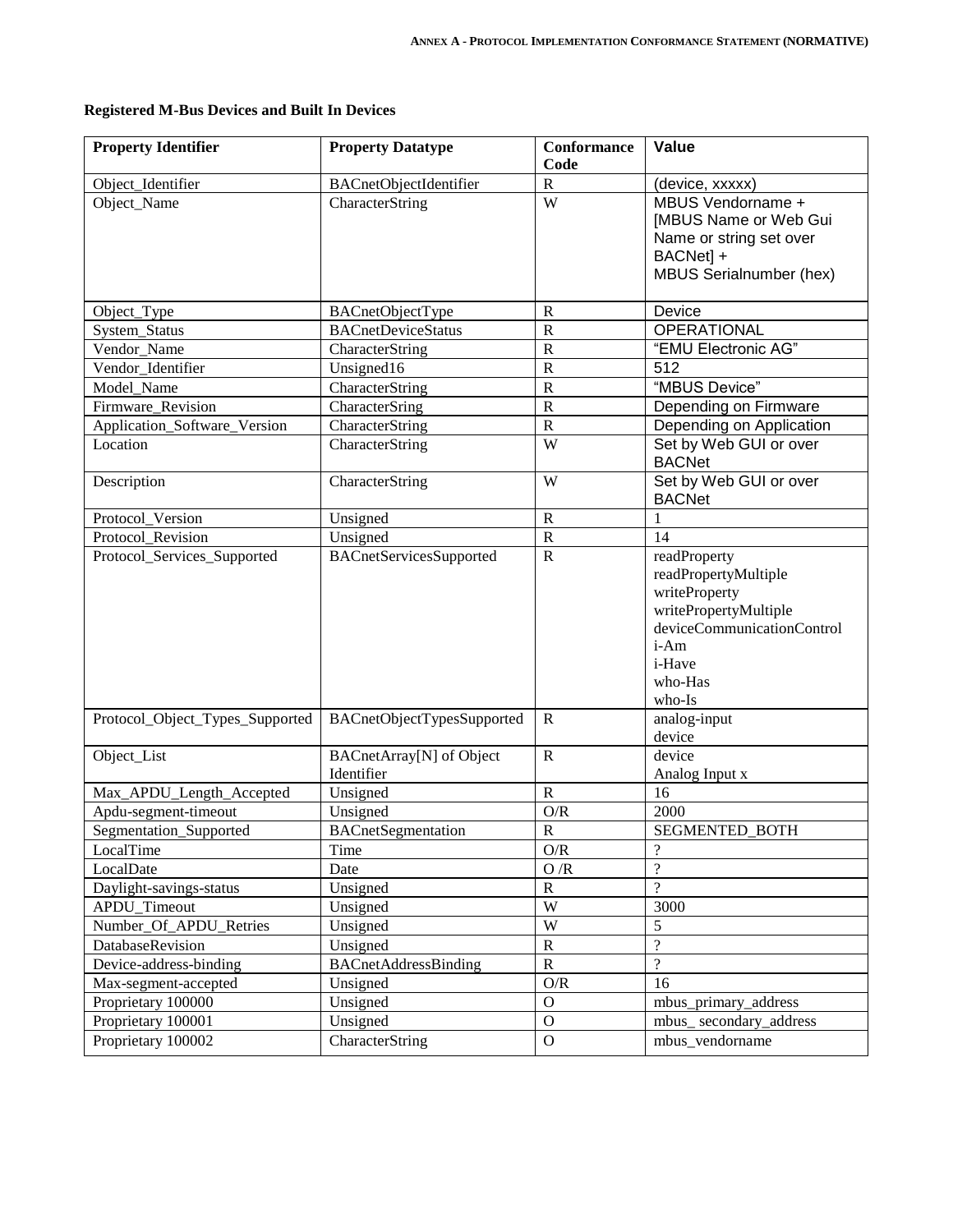|  |  |  |  | <b>Analog Input Built in Sensors</b> |
|--|--|--|--|--------------------------------------|
|--|--|--|--|--------------------------------------|

| <b>Property Identifier</b> | <b>Property Datatype</b>       | Confor-<br>mance Code | Value                                                                                        |
|----------------------------|--------------------------------|-----------------------|----------------------------------------------------------------------------------------------|
| Object_Identifier          | BACnetObjectIdentifier         | $\mathsf{R}$          | Analog Input-0N                                                                              |
| Object Name                | CharacterSting                 | $\mathsf{R}$          | Depending on Built in<br><b>Sensor Value Description</b><br>or set by Web GUI                |
| Object Type                | BACnetObjectType               | ${\sf R}$             | Analog-input                                                                                 |
| Present_Value              | RFAL                           | $\mathsf{R}$          | <b>MBUS Value</b>                                                                            |
| Description                | CharacterString                | $\circ$               | Same as in object-name                                                                       |
| Status Flags               | <b>BACnetStatusFlags</b>       | $\mathsf R$           | IN ALARM,<br>FAULT,<br>OVERRIDDEN,<br>OUT_OF_SERVICE                                         |
| Event State                | <b>BACnetEventState</b>        | $\mathsf{R}$          | normal,<br>fault,<br>offnormal,<br>high-limit,<br>low-limit,                                 |
| Reliability                | BACnetReliability              | O                     | Depending on Built in<br>sensors are on or off<br>NO_FAULT_DETECTED<br>RELIABILITY_NO_SENSOR |
| Out_Of_Service             | <b>BOOLEAN</b>                 | ${\sf R}$             | <b>FALSE</b>                                                                                 |
| Update Interval            | Unsigned                       | $\circ$               | Depending on MBUS<br>readout cycle                                                           |
| Units                      | <b>BACnetEngineering-Units</b> | $\mathsf{R}$          | Depending on MBUS-<br>Vaue Unit                                                              |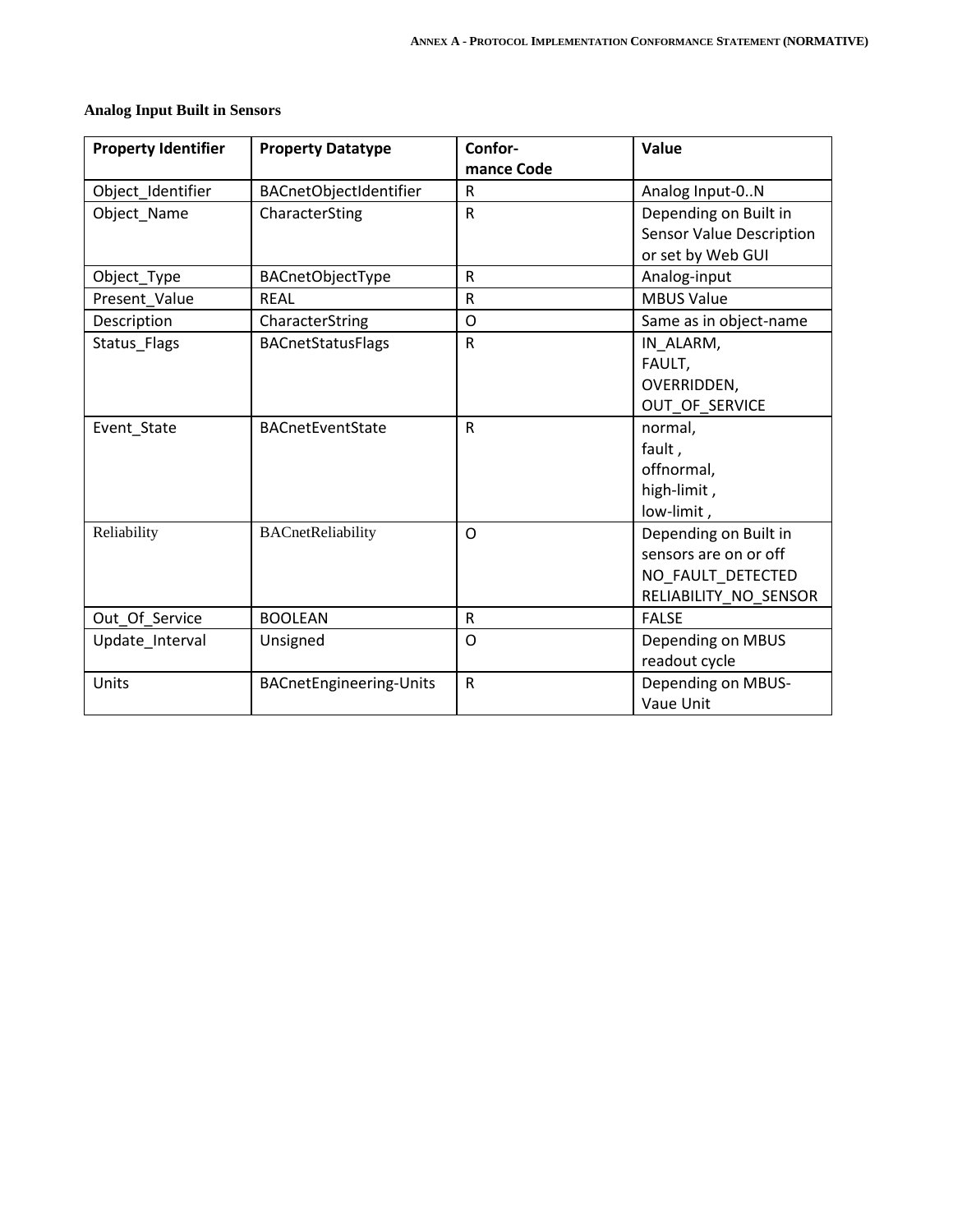| <b>Property Identifier</b> | <b>Property Datatype</b>       | Confor-<br>mance Code | Value                    |
|----------------------------|--------------------------------|-----------------------|--------------------------|
| Object_Identifier          | BACnetObjectIdentifier         | $\mathsf{R}$          | Analog Input-0N          |
| Object_Name                | CharacterSting                 | $\mathsf{R}$          | Depending on MBUS        |
|                            |                                |                       | Value Description or set |
|                            |                                |                       | by Web GUI               |
| Object_Type                | BACnetObjectType               | R                     | Analog-input             |
| Present_Value              | <b>RFAL</b>                    | $\mathsf{R}$          | <b>MBUS Value</b>        |
| Description                | CharacterString                | $\circ$               | Same as in object-name   |
| Status Flags               | <b>BACnetStatusFlags</b>       | ${\sf R}$             | IN_ALARM,                |
|                            |                                |                       | FAULT,                   |
|                            |                                |                       | OVERRIDDEN,              |
|                            |                                |                       | OUT_OF_SERVICE           |
| Event_State                | <b>BACnetEventState</b>        | $\mathsf{R}$          | normal,                  |
|                            |                                |                       | fault,                   |
|                            |                                |                       | offnormal,               |
|                            |                                |                       | high-limit,              |
|                            |                                |                       | low-limit,               |
| Out_Of_Service             | <b>BOOLEAN</b>                 | $\mathsf{R}$          | <b>FALSE</b>             |
| Update_Interval            | Unsigned                       | O                     | Depending on MBUS        |
|                            |                                |                       | readout cycle            |
| Units                      | <b>BACnetEngineering-Units</b> | $\mathsf{R}$          | Depending on MBUS-       |
|                            |                                |                       | Vaue Unit                |

### **Analog Input Object MBus**

### **Data Link Layer Options:**

 $\boxtimes$  BACnet IP, (Annex J)

□ BACnet IP, (Annex J), Foreign Device

 $\square$  ISO 8802-3, Ethernet (Clause 7)

 $\Box$  ATA 878.1, 2.5 Mb. ARCNET (Clause 8)

ATA 878.1, EIA-485 ARCNET (Clause 8), baud rate(s) \_\_\_\_\_\_\_\_\_\_\_\_

MS/TP master (Clause 9), baud rate(s):

 $\Box$  MS/TP slave (Clause 9), baud rate(s):

Point-To-Point, EIA 232 (Clause 10), baud rate(s):

 $\Box$  Point-To-Point, modem, (Clause 10), baud rate(s):

 $\Box$  LonTalk, (Clause 11), medium:  $\Box$ 

 $\Box$  BACnet/ZigBee (ANNEX O)

Other:

### **Device Address Binding:**

Is static device binding supported? (This is currently necessary for two-way communication with MS/TP slaves and certain other devices.)  $\Box$  Yes  $\Box$  No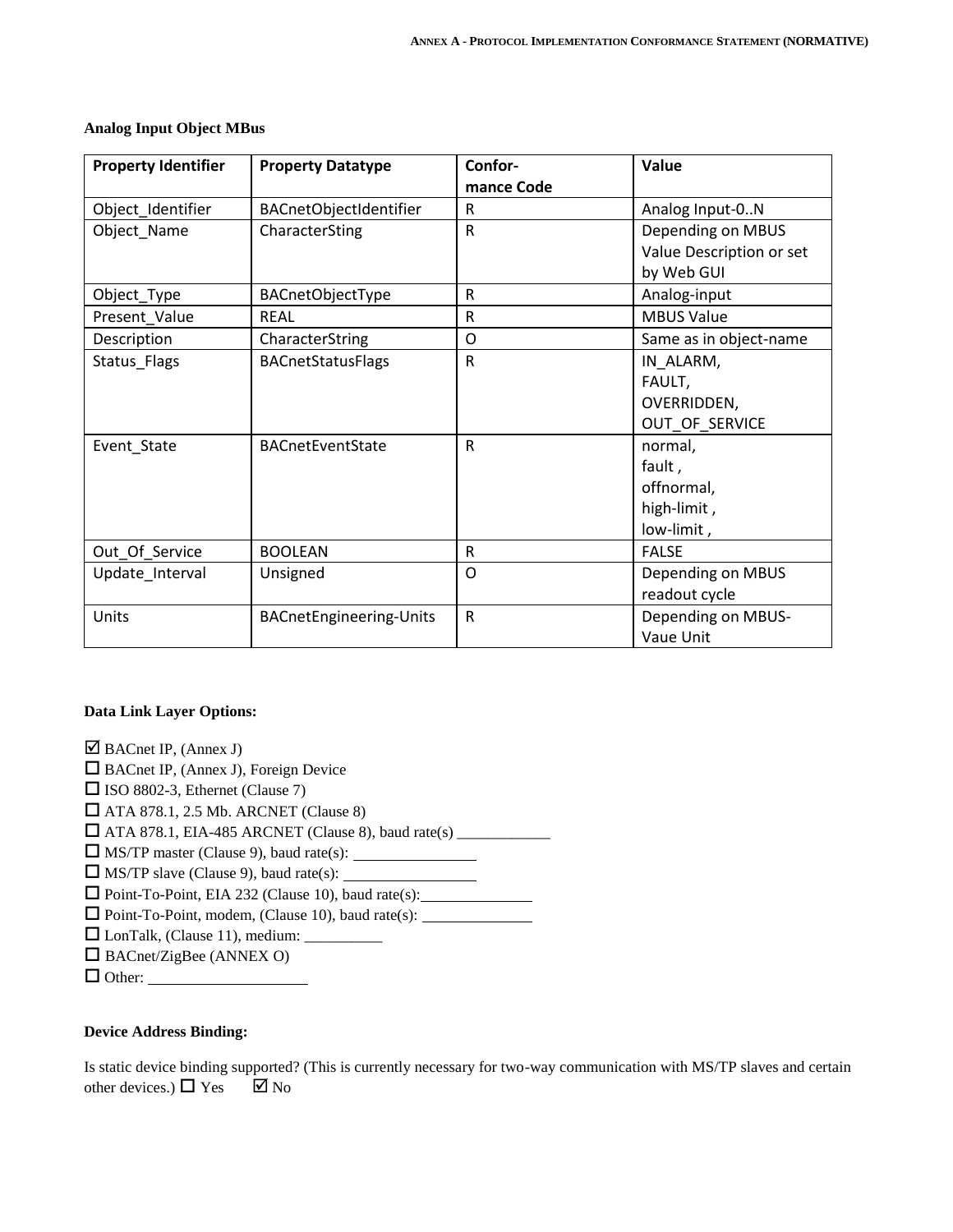### **Networking Options:**

|  |  |  |  | ⊠ Router, Clause 6 - List all routing configurations, e.g., ARCNET-Ethernet, Ethernet-MS/TP, etc. |  |
|--|--|--|--|---------------------------------------------------------------------------------------------------|--|
|  |  |  |  |                                                                                                   |  |

| $\Box$ Annex H, BACnet Tunneling Router over IP |  |
|-------------------------------------------------|--|
|-------------------------------------------------|--|

BACnet/IP Broadcast Management Device (BBMD)

Does the BBMD support registrations by Foreign Devices?  $\Box$  Yes  $\Box$  No

Does the BBMD support network address translation?  $\Box$  Yes  $\Box$  No

# **Network Security Options:**

 $\boxtimes$  Non-secure Device - is capable of operating without BACnet Network Security

 $\square$  Secure Device - is capable of using BACnet Network Security (NS-SD BIBB)

□ Multiple Application-Specific Keys:

 $\square$  Supports encryption (NS-ED BIBB)

 $\Box$  Key Server (NS-KS BIBB)

### **Character Sets Supported:**

Indicating support for multiple character sets does not imply that they can all be supported simultaneously.

 $\Box$  ISO 10646 (UTF-8)  $\Box$  IBM<sup>™</sup>/Microsoft<sup>™</sup> DBCS  $\Box$  ISO 8859-1

 $\Box$  ISO 10646 (UCS-2)  $\Box$  ISO 10646 (UCS-4)  $\Box$  JIS X 0208

**If this product is a communication gateway, describe the types of non-BACnet equipment/networks(s) that the gateway supports:** \_\_\_\_\_\_\_\_\_\_\_\_\_\_\_\_\_\_\_\_\_\_\_\_\_\_\_\_\_\_\_\_\_\_\_\_\_\_\_\_\_\_\_\_\_\_\_\_\_\_\_\_\_\_\_\_\_\_\_\_\_\_\_\_\_\_\_\_\_\_\_\_\_\_\_\_\_\_\_\_\_\_\_\_\_\_\_\_\_\_\_\_\_\_\_

\_\_\_\_\_\_\_\_\_\_\_\_\_\_\_\_\_\_\_\_\_\_\_\_\_\_\_\_\_\_\_\_\_\_\_\_\_\_\_\_\_\_\_\_\_\_\_\_\_\_\_\_\_\_\_\_\_\_\_\_\_\_\_\_\_\_\_\_\_\_\_\_\_\_\_\_\_\_\_\_\_\_\_\_\_\_\_\_\_\_\_\_\_\_\_ \_\_\_\_\_\_\_\_\_\_\_\_\_\_\_\_\_\_\_\_\_\_\_\_\_\_\_\_\_\_\_\_\_\_\_\_\_\_\_\_\_\_\_\_\_\_\_\_\_\_\_\_\_\_\_\_\_\_\_\_\_\_\_\_\_\_\_\_\_\_\_\_\_\_\_\_\_\_\_\_\_\_\_\_\_\_\_\_\_\_\_\_\_\_\_